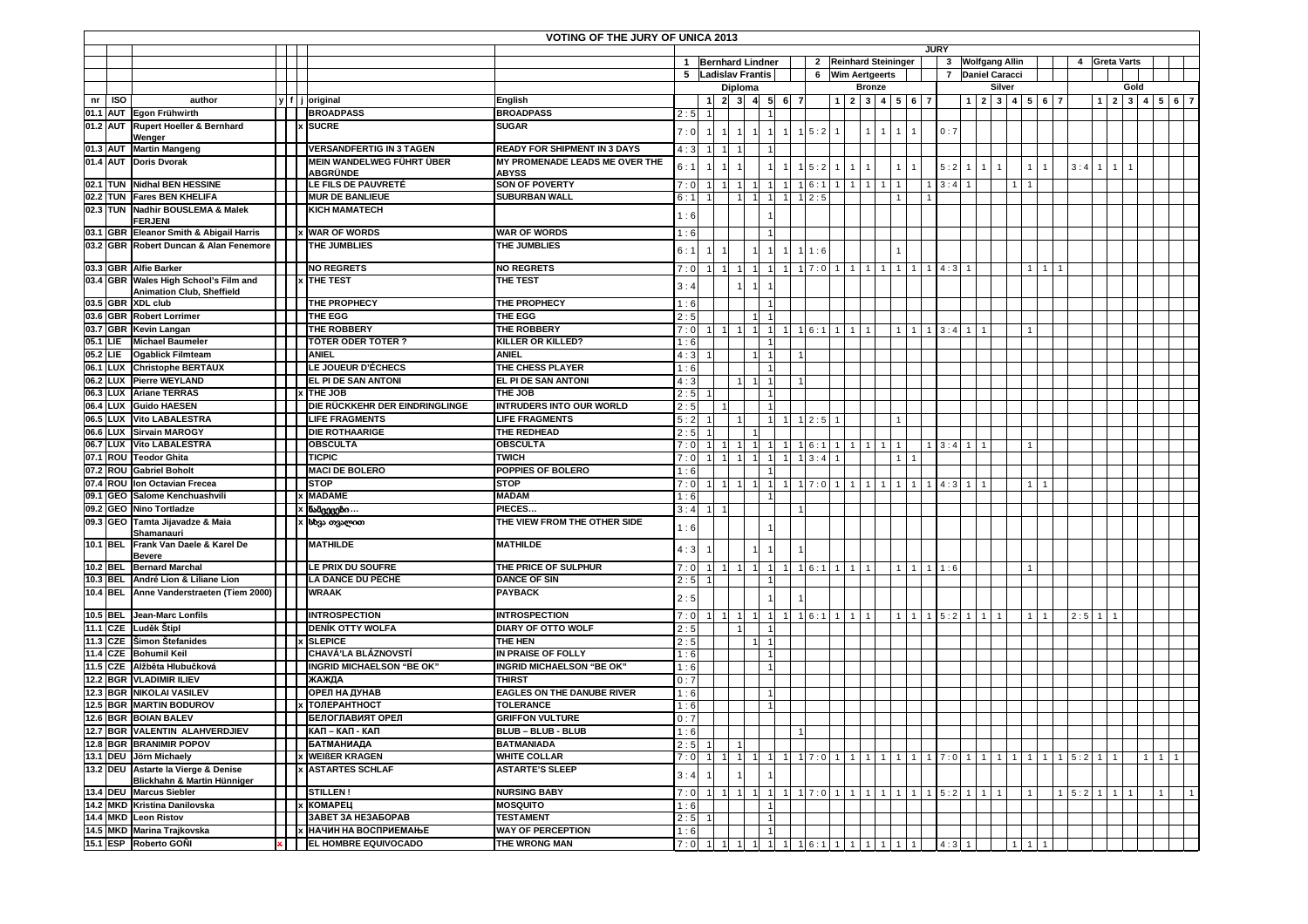|                 |            |                                                                                           |     |                                                | VOTING OF THE JURY OF UNICA 2013                         |            |                         |                 |                |                                  |             |                              |                |                              |              |               |            |                                  |                  |                |                |               |               |             |              |              |  |                   |  |  |
|-----------------|------------|-------------------------------------------------------------------------------------------|-----|------------------------------------------------|----------------------------------------------------------|------------|-------------------------|-----------------|----------------|----------------------------------|-------------|------------------------------|----------------|------------------------------|--------------|---------------|------------|----------------------------------|------------------|----------------|----------------|---------------|---------------|-------------|--------------|--------------|--|-------------------|--|--|
|                 |            |                                                                                           |     |                                                |                                                          |            |                         |                 |                |                                  |             |                              |                |                              |              | <b>JURY</b>   |            |                                  |                  |                |                | 4 Greta Varts |               |             |              |              |  |                   |  |  |
|                 |            |                                                                                           |     |                                                |                                                          |            | 1 Bernhard Lindner      |                 |                |                                  |             | 2 Reinhard Steininger        |                |                              |              |               |            |                                  | 3 Wolfgang Allin |                |                |               |               |             |              |              |  |                   |  |  |
|                 |            |                                                                                           |     |                                                |                                                          |            | 5 Ladislav Frantis      |                 |                |                                  |             | 6 Wim Aertgeerts             |                |                              |              |               |            |                                  | 7 Daniel Caracci |                |                |               |               | Gold        |              |              |  |                   |  |  |
| nr              | <b>ISO</b> | author                                                                                    |     | y f j original                                 | English                                                  |            | -1                      | Diploma         | $2$ 3 4 5 6    |                                  |             | 1 2 3 4 5 6 7                | <b>Bronze</b>  |                              |              |               |            |                                  | Silver           | 1 2 3 4 5 6 7  |                |               |               | $1 \quad 2$ |              |              |  | 3   4   5   6   7 |  |  |
|                 |            |                                                                                           |     | <b>x ZURBAGAN TOWN LEGEND</b>                  |                                                          |            |                         |                 |                |                                  |             |                              |                |                              |              |               |            |                                  |                  |                |                |               |               |             |              |              |  |                   |  |  |
|                 |            | 16.1 UKR Maria Makina & Alexander Matyas<br>& Pauline Kornyushenko &<br>Nadezda Kurbatova |     |                                                |                                                          | 1:6        |                         |                 |                |                                  |             |                              |                |                              |              |               |            |                                  |                  |                |                |               |               |             |              |              |  |                   |  |  |
|                 |            | 16.3 UKR Svetlana Fedonyuk                                                                | × I | <b>GOD'S MIRACLE</b>                           |                                                          | 2:5        |                         |                 |                |                                  |             |                              |                |                              |              |               |            |                                  |                  |                |                |               |               |             |              |              |  |                   |  |  |
|                 |            | 16.5 UKR Serhii Sulima                                                                    |     | <b>EVENINGS IN ZHABUNIVCI</b>                  |                                                          | 3:4        |                         |                 |                |                                  |             |                              |                |                              |              |               |            |                                  |                  |                |                |               |               |             |              |              |  |                   |  |  |
|                 |            | 17.1 NLD Franka Stas                                                                      |     | J'AI POSÉ MES BAGAGES                          | <b>I HAVE FINALLY ARRIVED</b>                            | 6:1        |                         |                 |                | 1                                | $1\ 5:2$    | $\overline{1}$               |                |                              | $\mathbf{1}$ | $1 \mid 1:6$  |            |                                  |                  |                |                |               |               |             |              |              |  |                   |  |  |
| 17.2 NLD        |            | <b>Joren Molter</b>                                                                       |     | x OPPASSEN                                     | <b>LOOKING AFTER</b>                                     | 1:6        |                         |                 |                |                                  |             |                              |                |                              |              |               |            |                                  |                  |                |                |               |               |             |              |              |  |                   |  |  |
|                 | 17.3 NLD   | <b>Jef Caelen</b>                                                                         |     | <b>AFSCHEID</b>                                | <b>FAREWELL</b>                                          | 5:2        |                         |                 |                |                                  | 5:2         | 1   1                        |                |                              |              |               | $3:4$ 1    |                                  |                  |                |                |               |               |             |              |              |  |                   |  |  |
| <b>18.1 ITA</b> |            | <b>Franco Fais</b>                                                                        |     | LE REGINE DI AUSTIS                            | THE QUEENS OF AUSTIS                                     | 6:1        |                         | $1 \quad 1$     |                |                                  | $1 \; 4:3$  | $\overline{1}$               |                |                              |              |               |            |                                  |                  |                |                |               |               |             |              |              |  |                   |  |  |
| 18.2 ITA        |            | <b>Giuseppe Leto</b>                                                                      |     | <b>CYBERTIME</b>                               | <b>CYBERTIME</b>                                         | 1:6        |                         |                 |                |                                  |             |                              |                |                              |              |               |            |                                  |                  |                |                |               |               |             |              |              |  |                   |  |  |
| 18.3 ITA        |            | Giorgio Sabbatini                                                                         |     | <b>TRASPARENZE</b>                             | <b>TRANSPARENCY</b>                                      | 0:7        |                         |                 |                |                                  |             |                              |                |                              |              |               |            |                                  |                  |                |                |               |               |             |              |              |  |                   |  |  |
| 18.4 ITA        |            | <b>Rolf Mandolesi</b>                                                                     |     | <b>NONSENSE</b>                                | <b>NONSENSE</b>                                          | 2:5        |                         |                 |                |                                  |             |                              |                |                              |              |               |            |                                  |                  |                |                |               |               |             |              |              |  |                   |  |  |
| 18.5 ITA        |            | <b>Roberto Menlino</b>                                                                    |     | <b>PAR CONDICIO</b>                            | <b>EQUAL TREATMENT</b>                                   | 0:7        |                         |                 |                |                                  |             |                              |                |                              |              |               |            |                                  |                  |                |                |               |               |             |              |              |  |                   |  |  |
|                 |            | 19.1 KOR YoungUee Yoo                                                                     |     | 대방광불 논리회로                                      | LOGIC CIRCUIT OF GREAT-ENERGY-LAW                        | 1:6        |                         |                 |                |                                  |             |                              |                |                              |              |               |            |                                  |                  |                |                |               |               |             |              |              |  |                   |  |  |
|                 |            | 19.2 KOR HaRi Jeon                                                                        |     | k B 몽당연필                                       | <b>EXPANDED CREATURE</b><br><b>SHORTENED PENCIL</b>      | 2:5        |                         |                 |                |                                  |             |                              |                |                              |              |               |            |                                  |                  |                |                |               |               |             |              |              |  |                   |  |  |
|                 |            | 20.1 ARG Pablo Gonzalo Pérez                                                              |     | <b>OJOS</b>                                    | <b>EYES</b>                                              | 3:4        |                         |                 |                |                                  |             |                              |                |                              |              |               |            |                                  |                  |                |                |               |               |             |              |              |  |                   |  |  |
| 20.2 ARG        |            | <b>Martin Salinas</b>                                                                     |     | <b>BAJO EL CIELO AZUL</b>                      | <b>UNDER THE BLUE SKY</b>                                | 6:1        |                         |                 |                |                                  |             |                              |                |                              |              |               |            | $\overline{1}$<br>$\overline{1}$ | $\overline{1}$   |                |                |               | 4:3           |             | $\mathbf{1}$ |              |  |                   |  |  |
|                 |            | 20.3 ARG Pablo Polledri                                                                   |     | <b>MOMENTOS</b>                                | <b>MOMENTS</b>                                           | 7:0        |                         |                 |                |                                  | 6:1<br>17:0 | $\mathbf{1}$<br>$\mathbf{1}$ | 1 <sup>1</sup> | $\mathbf{1}$<br>$\mathbf{1}$ | $\mathbf{1}$ | 1             | 5:2<br>6:1 | $\overline{1}$                   | $\overline{1}$   | $\overline{1}$ |                |               | 5:2           |             | 1            |              |  |                   |  |  |
|                 |            | 20.4 ARG Sebastián Diesch                                                                 |     | <b>LILA</b>                                    | <b>LILA</b>                                              |            |                         | $\overline{1}$  |                |                                  | 7:0         | $\mathbf{1}$                 | $\mathbf{1}$   | $\mathbf{1}$                 |              |               | 5:2        |                                  | $\mathbf{1}$     |                |                |               | 2:5           |             |              |              |  |                   |  |  |
|                 |            | <b>Mónica Lairana</b>                                                                     |     | <b>MARIA</b>                                   | <b>MARIA</b>                                             | 7:0<br>5:2 |                         |                 |                |                                  | 1:6         |                              |                |                              |              |               |            |                                  |                  |                |                |               |               |             |              |              |  |                   |  |  |
|                 |            | 20.5 ARG Mónica Lairana<br>21.1 ARM Knar Babayan                                          |     | <b>x brbp</b> prpulbr                          | <b>THREE TOFFEES</b>                                     | 0:7        |                         |                 |                |                                  |             |                              |                |                              |              |               |            |                                  |                  |                |                |               |               |             |              |              |  |                   |  |  |
|                 |            | 21.3 ARM Martin Ulikhanyan                                                                |     | ገበኮሁ                                           | <b>DOOR</b>                                              | 7:0        |                         |                 |                |                                  | $1 \ 3:4$   |                              |                |                              |              |               |            |                                  |                  |                |                |               |               |             |              |              |  |                   |  |  |
|                 |            | 21.5 ARM Alik Assatrian                                                                   |     | ้นฯเ.ุดบ                                       | <b>AVLOS</b>                                             | 7:0        |                         |                 |                |                                  | 1 6:1       | $1$ 1                        | $\mathbf{1}$   |                              | $\mathbf{1}$ | $1 \ 2:5 \ 1$ |            |                                  |                  |                |                |               |               |             |              |              |  |                   |  |  |
| 23.1 FRA        |            | <b>Jean-Marc RETTIG</b>                                                                   |     | <b>FÊTE COMME CHEZ VOUS</b>                    | <b>WELCOME TO MY PLACE</b>                               | 7:0        |                         |                 |                |                                  | 7:0         |                              |                |                              |              |               | 6:1        |                                  |                  |                |                |               | $1 \quad 5:2$ |             |              |              |  |                   |  |  |
| 23.2 FRA        |            | <b>Gabriel RIZZO</b>                                                                      |     | REFLETS AU POUDRE                              | <b>POWDER REFLECTIONS</b>                                | 6:1        |                         |                 |                |                                  | $1 \ 2:5$   |                              |                |                              |              |               |            |                                  |                  |                |                |               |               |             |              |              |  |                   |  |  |
| 23.3 FRA        |            | <b>Simon Bastien CLEMENT</b>                                                              |     | CEUX QUI MARCHENT CONTRE LE VENT               | THOSE WHO WALK AGAINST THE WIND                          |            |                         |                 |                |                                  |             |                              |                |                              |              |               |            |                                  |                  |                |                |               |               |             |              |              |  |                   |  |  |
|                 |            |                                                                                           |     |                                                |                                                          | 7:0        |                         |                 |                |                                  | 16:1        |                              | 1              | $\mathbf{1}$                 |              | $1 \ 3:4$     |            |                                  |                  |                |                |               |               |             |              |              |  |                   |  |  |
|                 |            | 23.4 FRA Bernard DUBLIQUE                                                                 |     | LA CABANE                                      | <b>THE HUT</b>                                           | 4:3        |                         | 11 <sub>1</sub> |                |                                  |             |                              |                |                              |              |               |            |                                  |                  |                |                |               |               |             |              |              |  |                   |  |  |
|                 |            | 24.1 POL Emilia Julita Zielonka                                                           |     | x NAGANOWSKIEGO 9/2                            | 9/2 NAGANOWSKIEGO STREET                                 | 6:1        |                         |                 | $\overline{1}$ | 1                                | 11:6        |                              |                |                              |              |               |            |                                  |                  |                |                |               |               |             |              |              |  |                   |  |  |
|                 |            | 24.2 POL Daniel Tendaj                                                                    |     | <b>GŁĘBOKA CISZA</b>                           | <b>DEEP SILENCE</b>                                      | 7:0        |                         |                 |                | 1                                | 1   5 : 2   |                              |                |                              |              | $1 \t4:3 \t1$ |            |                                  |                  |                |                |               |               |             |              |              |  |                   |  |  |
|                 |            | 25.1 SVN Franc Kopič                                                                      |     | <b>ŽIVLJENJE Z BARVO</b>                       | LIFE WITH COLOR                                          | 2:5        |                         |                 |                |                                  |             |                              |                |                              |              |               |            |                                  |                  |                |                |               |               |             |              |              |  |                   |  |  |
| 26.1 EST        |            | <b>Tarvi Roos</b>                                                                         |     | <b>x MOMENDID</b>                              | <b>MOMENTS</b>                                           | 7:0        |                         | $111$           | -11            | $\overline{1}$<br>$\overline{1}$ | 15:2        |                              |                | 1<br>1                       | $\mathbf{1}$ | 1   1 : 6     |            |                                  |                  |                |                |               |               |             |              |              |  |                   |  |  |
| 26.2            |            | <b>EST</b> Dmitry Domoskanov                                                              |     | x VIIMASED 12                                  | THE LAST 12 MONTHS                                       | 5:2        |                         |                 |                |                                  | 11:6        |                              |                |                              |              |               |            |                                  |                  |                |                |               |               |             |              |              |  |                   |  |  |
|                 |            | 28.1 SVK Peter Poboček                                                                    |     | <b>NORIK MURÁNSKY</b>                          | <b>NORIK of Muran</b>                                    | 3:4        |                         |                 |                |                                  |             |                              |                |                              |              |               |            |                                  |                  |                |                |               |               |             |              |              |  |                   |  |  |
|                 |            | 28.2 SVK Andrej Danóczi                                                                   |     | KONCERT PRE TIENE ROZPADNUTÝCH<br><b>STIEN</b> | <b>CONCERT FOR THE SHADOWS OF</b><br><b>BROKEN WALLS</b> | 6:1        |                         |                 |                |                                  | 3:4         |                              |                |                              |              |               |            |                                  |                  |                |                |               |               |             |              |              |  |                   |  |  |
|                 |            | 28.3 SVK Dominik György                                                                   |     | x DIFFERENT                                    | <b>DIFFERENT</b>                                         | 4:3        |                         |                 |                |                                  |             |                              |                |                              |              |               |            |                                  |                  |                |                |               |               |             |              |              |  |                   |  |  |
|                 |            | 28.4 SVK Zuzana Balážová                                                                  |     | x NA SVOJ OBRAZ                                | IN HIS IMAGE                                             | 1:6        |                         |                 |                |                                  |             |                              |                |                              |              |               |            |                                  |                  |                |                |               |               |             |              |              |  |                   |  |  |
|                 |            | 28.5 SVK Peter Pčolka                                                                     |     | SVETOZNÁME VÝŠIVKY Z CÍFERA                    | WORLD FAMOUS NEEDLEWORK FROM<br><b>CIFER</b>             | 1:6        |                         |                 |                |                                  |             |                              |                |                              |              |               |            |                                  |                  |                |                |               |               |             |              |              |  |                   |  |  |
|                 |            | 28.6 SVK Oto Haffner<br>29.1 RUS Youth film studio "DETECTIVE"                            |     | <b>FEMME FATALE</b><br><b>НА РЕЛЬСАХ</b>       | <b>FEMME FATALE</b>                                      | 6:1        |                         |                 | -11            | $\overline{1}$                   | $1 \ 3:4$   |                              |                |                              |              |               |            |                                  |                  |                |                |               |               |             |              |              |  |                   |  |  |
|                 |            | (Yaroslavl)<br>29.3 RUS Aleksey Safonov                                                   |     | <b>НИКТО НЕ УМРЕТ</b>                          | ON THE RAILS<br><b>NOT DIE</b>                           | 4:3        |                         |                 |                |                                  |             |                              |                |                              |              |               |            |                                  |                  |                |                |               |               |             |              |              |  |                   |  |  |
|                 |            | 29.4 RUS Olga Chalmanskaya                                                                |     | <b>х ШЛЯПКИ И ОБЕЗЬЯНКИ</b>                    | <b>HATS AND MONKEYS</b>                                  | 0:7        |                         |                 |                |                                  |             |                              |                |                              |              |               |            |                                  |                  |                |                |               |               |             |              |              |  |                   |  |  |
|                 |            | 29.5 RUS Aronchuk Lazar & Vlasova                                                         |     | <b>МЕТАМОРФОЗЫ</b>                             | <b>METAMORPHOSIS</b>                                     | 3:4        | $\overline{\mathbf{1}}$ | $1 \vert 1$     |                |                                  |             |                              |                |                              |              |               |            |                                  |                  |                |                |               |               |             |              |              |  |                   |  |  |
|                 |            | Liudmila                                                                                  |     |                                                |                                                          | 1:6        |                         |                 |                |                                  |             |                              |                |                              |              |               |            |                                  |                  |                |                |               |               |             |              |              |  |                   |  |  |
|                 |            | 29.6 RUS Liudmila Sedelnikova & Vladimir<br>Sedelnikov                                    |     | <b>BETEPAH</b>                                 | <b>VETERAN</b>                                           | 0:7        |                         |                 |                |                                  |             |                              |                |                              |              |               |            |                                  |                  |                |                |               |               |             |              |              |  |                   |  |  |
|                 |            | 30.2 FIN Markku Hietapakka                                                                |     | <b>KUOLLUT MIES</b>                            | THE DEAD MAN                                             | 7:0        |                         | $1 \quad 1$     | $\overline{1}$ | 1                                | $1 \ 2:5$   |                              |                |                              |              |               |            |                                  |                  |                |                |               |               |             |              |              |  |                   |  |  |
| 30.3 FIN        |            | <b>Hamid Al-Sammarraee</b>                                                                |     | <b>PERUNAN MAA</b>                             | THE LAND OF THE POTATOE                                  | 1:6        |                         |                 |                |                                  |             |                              |                |                              |              |               |            |                                  |                  |                |                |               |               |             |              |              |  |                   |  |  |
|                 |            | 31.1 CHE Bernhard Girsberger                                                              |     | <b>MERU LEBT</b>                               | <b>MERU IS ALIVE</b>                                     | 7:0        |                         |                 |                |                                  |             |                              |                |                              |              |               |            |                                  |                  | 11111          |                |               | $4:3$ 1       |             | 1            | $\mathbf{1}$ |  |                   |  |  |
|                 |            | 31.2 CHE Jean-Marc Suttelet                                                               |     | <b>LA BAGUE</b>                                | THE RING                                                 | 2:5        |                         |                 |                |                                  |             |                              |                |                              |              |               |            |                                  |                  |                |                |               |               |             |              |              |  |                   |  |  |
|                 |            | 31.3 CHE Martin Sollberger                                                                |     | <b>GESCHÜTTEL NICH GERÜHRT</b>                 | <b>SHAKE IT</b>                                          | 0:7        |                         |                 |                |                                  |             |                              |                |                              |              |               |            |                                  |                  |                |                |               |               |             |              |              |  |                   |  |  |
|                 |            | 31.4 CHE FRImovie                                                                         |     | <b>COURTOISE</b>                               | <b>COURTESY</b>                                          | 1:6        |                         |                 |                |                                  |             |                              |                |                              |              |               |            |                                  |                  |                |                |               |               |             |              |              |  |                   |  |  |
|                 |            | 31.5 CHE Nikita Merlini                                                                   |     | <b>SUL PONTE</b>                               | ON THE BRIDGE                                            | 6:1        | $\mathbf{1}$            | 111             | $\mathbf{1}$   |                                  | $1 \, 2:5$  | $\overline{1}$               |                |                              |              |               |            |                                  |                  |                |                |               |               |             |              |              |  |                   |  |  |
|                 |            | 31.6 CHE Sebastian Klinger<br>32.2 HRV Mare Šuljak                                        |     | <b>x</b> DECISION                              | <b>DECISION</b>                                          | 7:0        | $\overline{1}$          | 111             | $\overline{1}$ | 1                                | 16:1111     |                              |                |                              |              | $1 \quad 3:4$ |            |                                  |                  |                | $\overline{1}$ |               |               |             |              |              |  |                   |  |  |
|                 |            |                                                                                           |     | <b>SITE SELECTION</b>                          | <b>SITE SELECTION</b>                                    | 2:5        |                         |                 |                |                                  |             |                              |                |                              |              |               |            |                                  |                  |                |                |               |               |             |              |              |  |                   |  |  |
|                 |            | 32.4 HRV Leonida Kadijević                                                                |     | x 8'22"                                        | 8'22"                                                    | 2:5        |                         | $\overline{1}$  |                |                                  |             |                              |                |                              |              |               |            |                                  |                  |                |                |               |               |             |              |              |  |                   |  |  |
|                 |            | 32.6 HRV Aleksandar Muharemović                                                           |     | II CZP                                         | R G B                                                    | 0:7        |                         |                 |                |                                  |             |                              |                |                              |              |               |            |                                  |                  |                |                |               |               |             |              |              |  |                   |  |  |